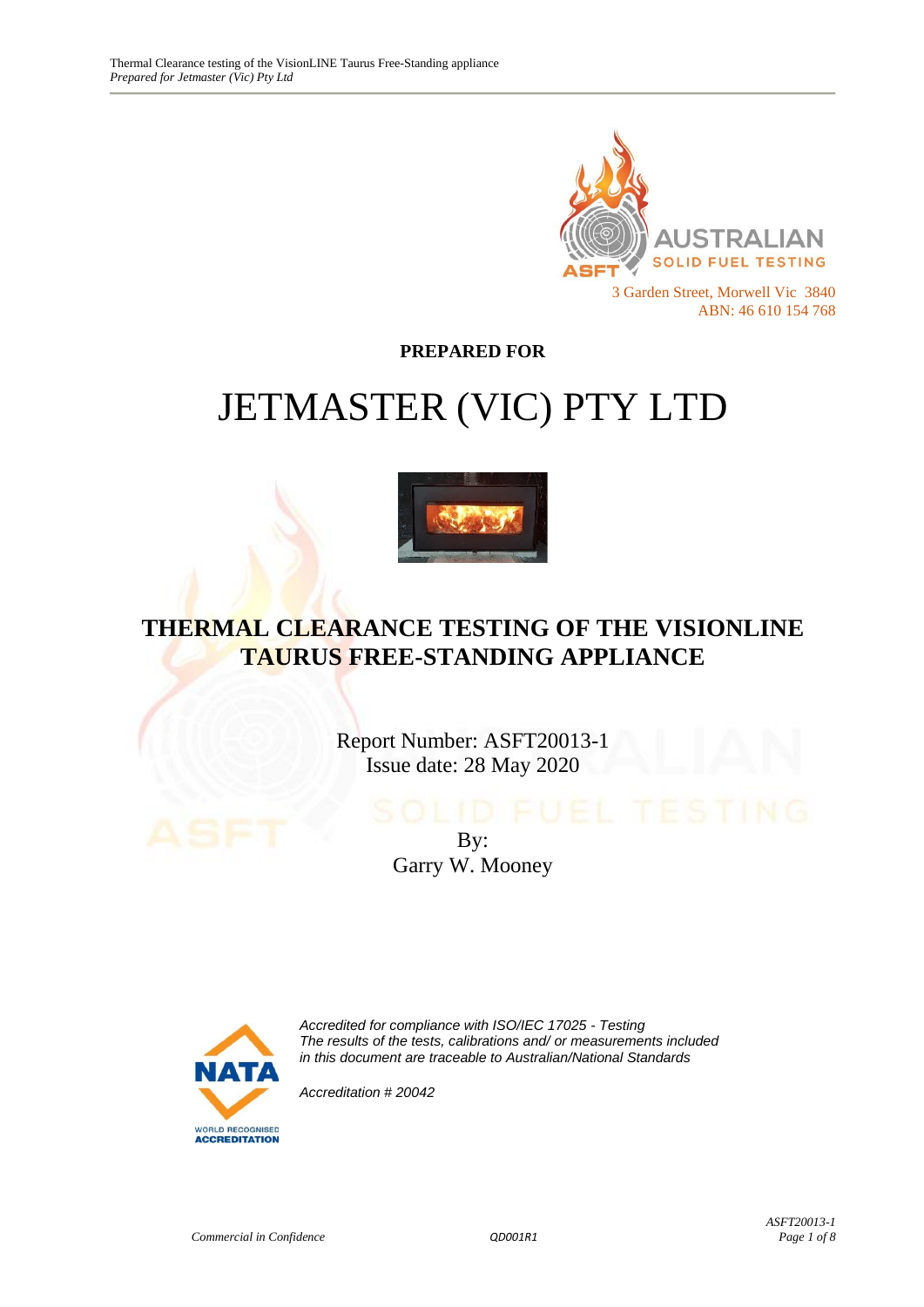#### **Report Distribution**

#### **Jetmaster (Vic) Pty Ltd** 444 Swan Road Richmond Vic 3121

Mr Ashley Stride

ASFT Report Archive

#### **Revision Details**

| <b>Revision</b> | Date       | <b>Comments</b>                                                             |
|-----------------|------------|-----------------------------------------------------------------------------|
|                 | 20/02/2020 | Preliminary report – awaiting payment and engineering drawings of appliance |
|                 | 28/05/2020 | Issue of NATA endorsed test report                                          |

#### **Disclaimer**

This Report is intended only for the use of the individual or entity named above (Intended Recipient). ASFT is not liable to the Intended Recipient in respect of any loss, damage, cost or expense suffered as a result of reliance on the information contained in this Report or any actions taken or not taken on the basis of this Report. In particular, results presented in this Report relate exclusively to the samples selected by the Intended Recipient and no responsibility is taken for the representativeness of these samples.

This report shall not be reproduced except in full, without written approval of ASFT.

QD-001R1 Copyright © 2020 ASFT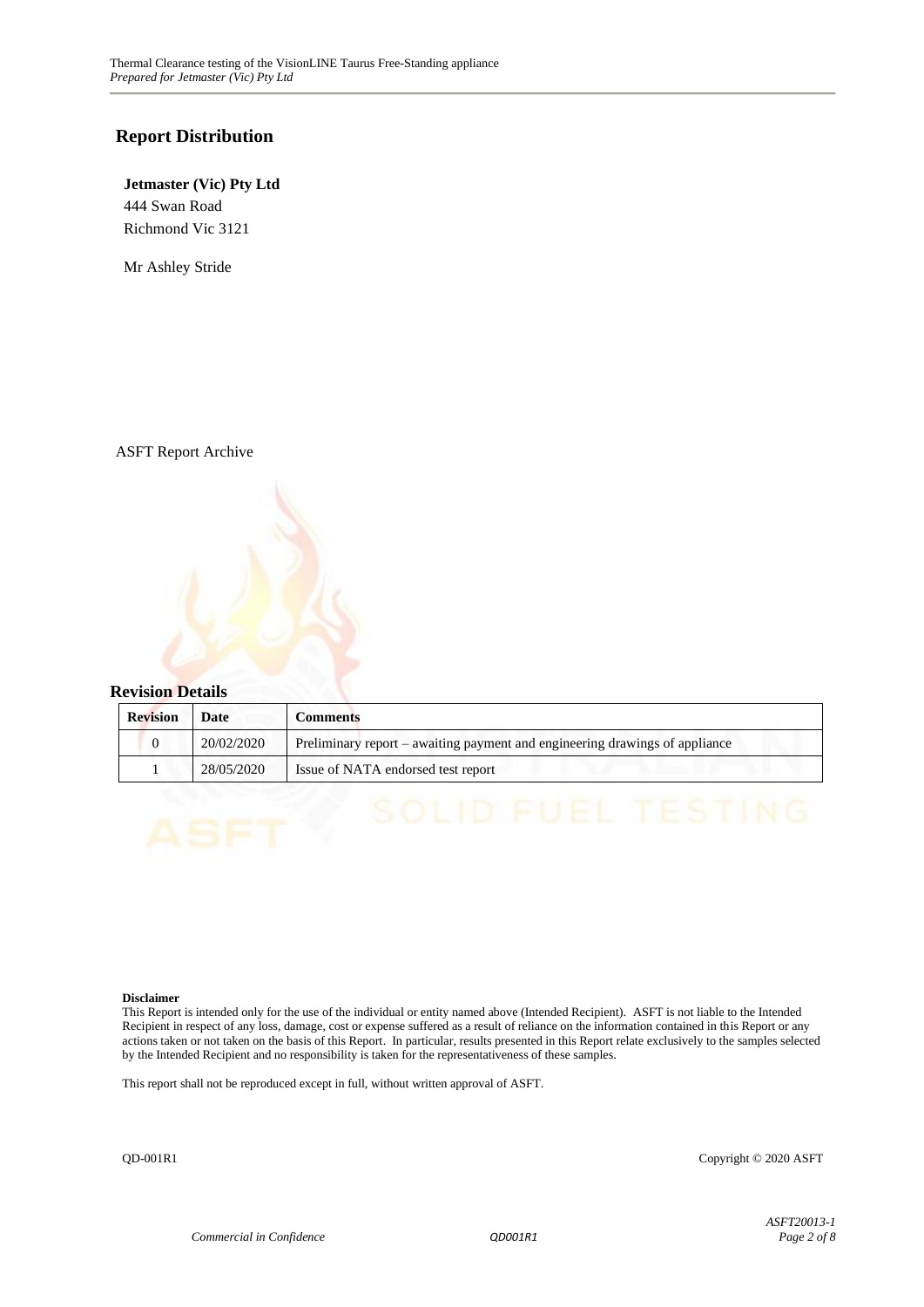# **THERMAL CLEARANCE TESTING OF THE VISIONLINE TAURUS FREE-STANDING APPLIANCE**

#### **Report**

The VisionLINE Taurus Free-Standing appliance installed with a Wildcat 6" triple flue kit with 8" decromesh casing was tested in one position in a manner conforming to joint Australian/New Zealand Standard 2918:2018, Appendix B.

A minimum 440mm deep x 1040mm wide x 100mm thick floor protector (Hebel Block) must be used under the appliance, 1230mm wide x 600mm deep x 42mm thick floor protector (compressed board) must be used in front of the appliance base when installing the appliance (see joint AS/NZS 2918:2018 3.3.2). The floor protector should extend 600mm in front of the appliance door and be placed centrally in the 1230mm width. The Thermal resistivity of the floor protector is 0.26m².K/W for 150mm thick Hebel blocks and 0.08m².K/W for 6mm thick compressed cement sheets.

The VisionLINE Taurus Free-Standing solid fuel appliance installed with a Wildcat 6" triple flue kit with 8" decromesh casing conforms to the requirements of the joint AS/NZS 2918:2018 Standard, Appendix B.

The appliance and flue system were tested at the following clearances:

450mm<sup>\*</sup> Combustible walls 475mm 1040mm 600mm 1230mm

\*When installed with optional rear heat shield behind the appliance, the rear wall clearance is 200mm from a combustible wall to the rear shield.

| Figure 1 – Clearance Diagram |  |  |
|------------------------------|--|--|
|                              |  |  |

| <b>Signed</b> |                          | Approved     | $\cdots$                             |
|---------------|--------------------------|--------------|--------------------------------------|
| <b>Name</b>   | Garry W. Mooney          | <b>Name</b>  | <b>Steve Marland</b>                 |
|               | <b>Technical Officer</b> |              | Managing Director - Australian Solid |
| <b>Title</b>  |                          | <b>Title</b> | <b>Fuel Testing</b>                  |
| Date          | 28/05/2020               | Date         | 28/05/2020                           |

Position A – Parallel position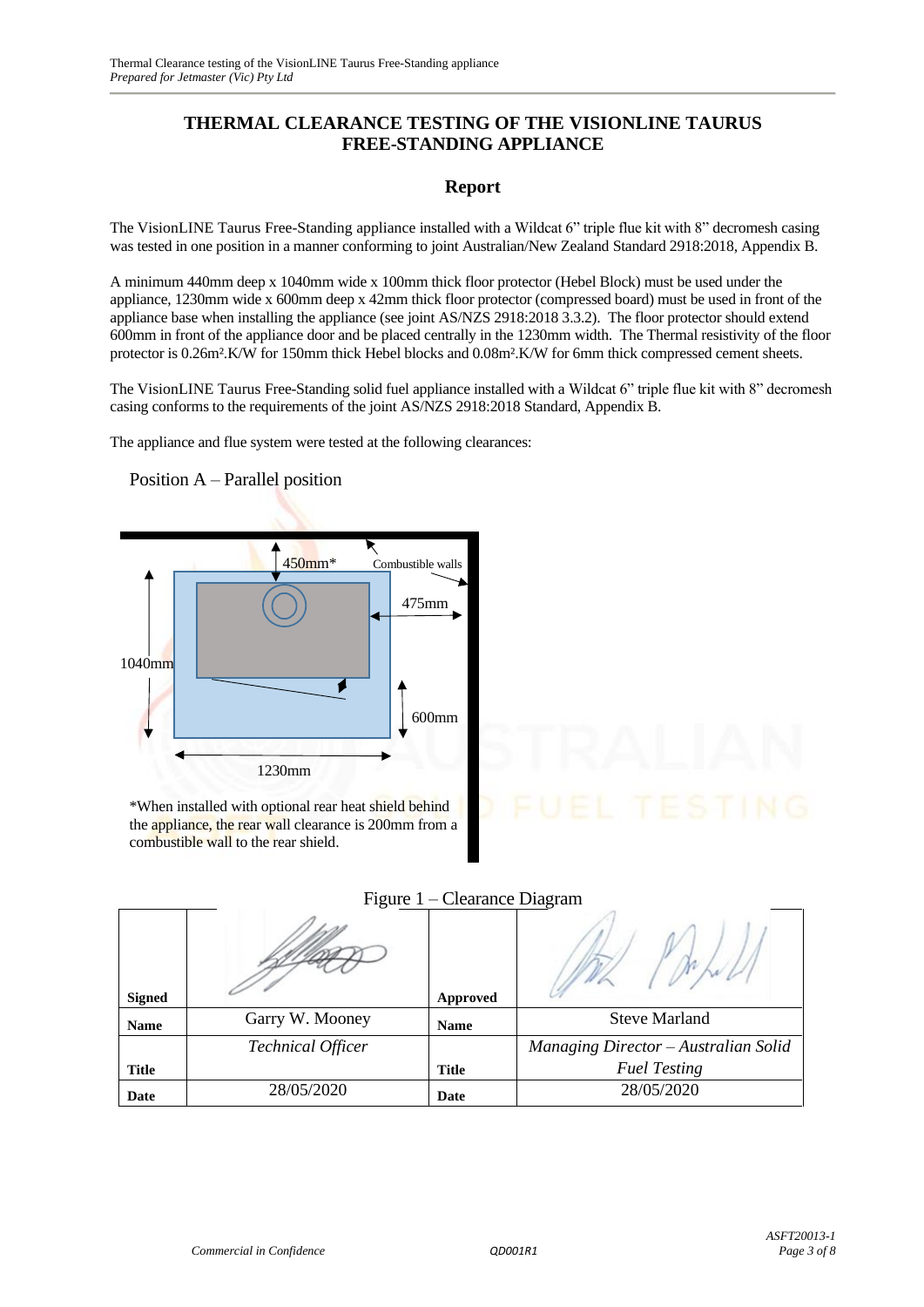# **1. INTRODUCTION**

Thermal Clearance testing of the VisionLINE Taurus appliance and flue system took place on 17 & 18 February 2020 at the Australian Solid Fuel Testing Laboratory located at 3 Garden Street, Morwell, Victoria. The testing was performed by Mr G.W. Mooney and Mr S. Marland.

# **2. PROCEDURE**

Testing was conducted as per Appendix B of AS/NZS2918;2018, Hot sites were located with the aid of an infra-red thermometer. Thermocouple tips were stapled onto the test surfaces, with black tape over the first 100 mm to facilitate consistent and accurate recording of temperatures. Thermocouple positions are shown in the table below:

| <b>Thermocouple</b> | Position                             | <b>Thermocouple</b> | Position                                 |
|---------------------|--------------------------------------|---------------------|------------------------------------------|
| No.                 |                                      | No.                 |                                          |
|                     | Floor - 1300mm in front of centre    | 16                  | $Floor - 150$ mm RHS of centre           |
| $\overline{c}$      | $Floor - 1200$ mm in front of centre | 17                  | $Floor - 300$ mm RHS of centre           |
| 3                   | Floor - 1050mm in front of centre    | 18                  | $Floor - 450$ mm RHS of centre           |
| 4                   | $Floor - 900$ mm in front of centre  | 19                  | Ceiling Ring – Inner front               |
| 5                   | $Floor-750$ mm in front of centre    | 20                  | Ceiling $Ring - 25mm$ in front           |
| 6                   | $Floor - 600$ mm in front of centre  | 21                  | Ceiling Ring – Inner side                |
| 7                   | $Floor - 450$ mm in front of centre  | 22                  | Ceiling $Ring - 25mm$ to side            |
| 8                   | $Floor - 300$ mm in front of centre  | 23                  | Rear wall – 680mm from corner, 1160mm    |
|                     |                                      |                     | above the floor                          |
| 9                   | $Floor - 150$ mm in front of centre  | 24                  | Rear wall $-874$ mm from corner, 490mm   |
|                     |                                      |                     | above the floor                          |
| 10                  | Floor – Centre of flue               | 25                  | Rear wall $-1013$ mm from corner, 834mm  |
|                     |                                      |                     | above the floor                          |
| 11                  | $Floor - 150$ mm behind centre       | 26                  | RHS wall, 988mm from corner, 477mm above |
|                     |                                      |                     | the floor                                |
| 12                  | $Floor - 300$ mm behind centre       | 27                  | RHS wall, 506mm from corner, 623mm above |
|                     |                                      |                     | the floor                                |
| 13                  | Floor – 450mm LHS of centre          | 28                  | RHS wall, 381mm from corner, 812mm above |
|                     |                                      |                     | the floor                                |
| 14                  | Floor – 300mm LHS of centre          | 29                  | Rear wall – 853mm from corner, 833mm     |
|                     |                                      |                     | above the floor                          |
| 15                  | $Floor - 150$ mm LHS of centre       | 30                  | Ambient temperature                      |

Position A – Parallel Position

# TABLE 1

# **3. TEST FUEL**

Testing was conducted with Pinus Radiata as the test fuel which had a moisture content of 11.3% moisture. Each firewood piece was 300mm x 80mm x 40mm.

# **4. FLUE SYSTEM**

The flue system used during testing was a Wildcat 6" triple flue kit with 8" decromesh casing was supplied by Wildcat Industries Pty Ltd. This flue system has not been tested to joint AS/NZS 2918:2018, Appendix F. The flue height was  $4.6 \pm 0.1$ m from the floor protector. Appendix 1 shows details of the flue system.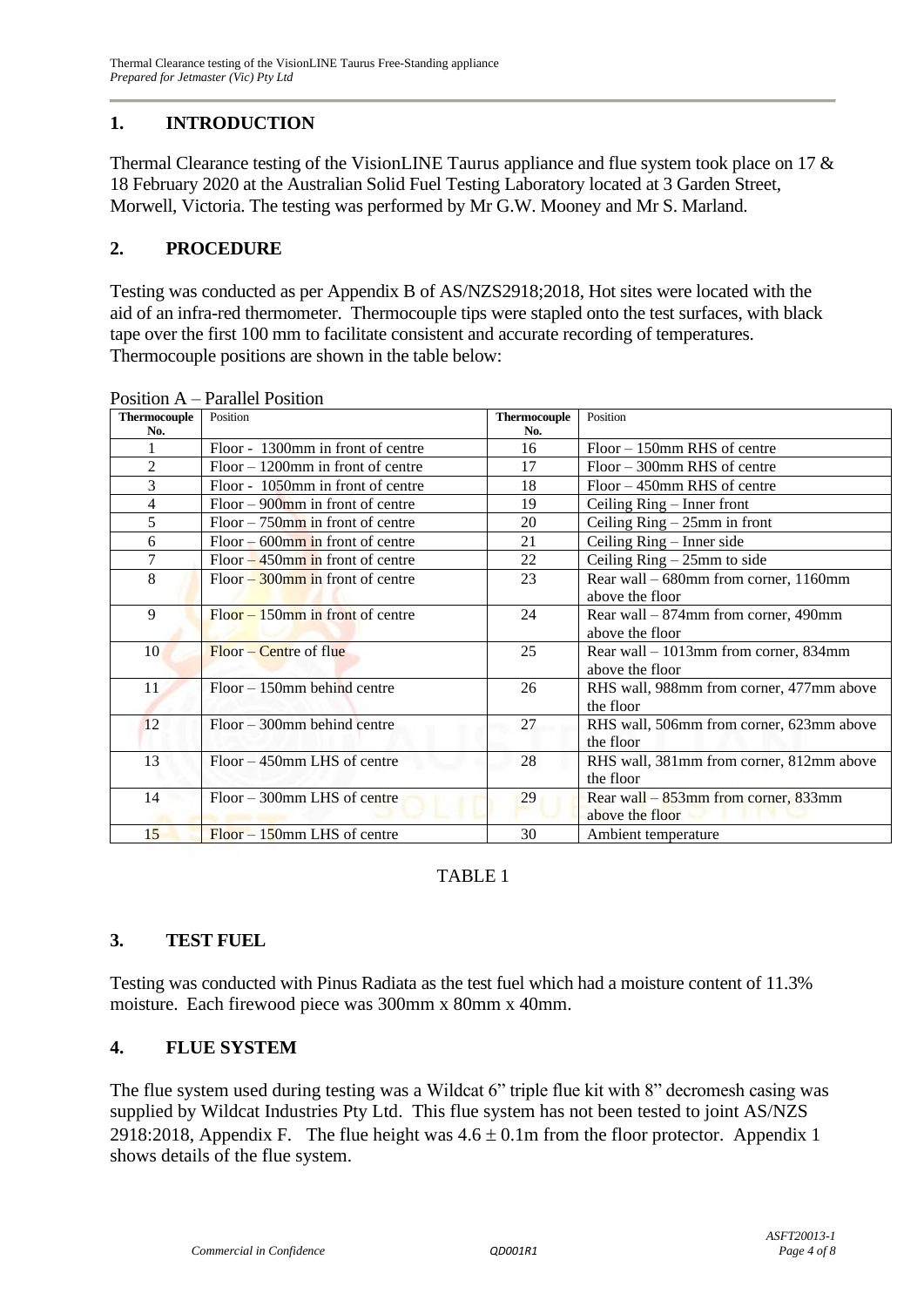# **5. RESULTS**

#### **5.1 High Fire Test**

The appliance was fired in accordance with Section B9.1 of AS/NZS2918;2018. The level of fuel was maintained between 50-75% of the full volume level of the fuel chamber during the High Fire test.

The average fuel load for initiating the High Fire tests was 10.0kg with an average refuelling rate of 1.4kg/10 minutes.

During High Fire testing it was found that the highest surface temperatures occurred when the primary air control of the appliance was fully open.

# **5.2 Flash Fire Test**

Immediately after the High Fire test was completed, sufficient embers were removed to bring the fire bed to a level of 15-25% of the fuel chamber volume. The appliance was then fired in accordance with Section B9.2 of AS/NZS2918;2018.

The average fuel load for initiating the Flash Fire tests was 6.8kg.

The highest temperature rises were achieved by leaving the main door resting against the door catch with the primary air fully open.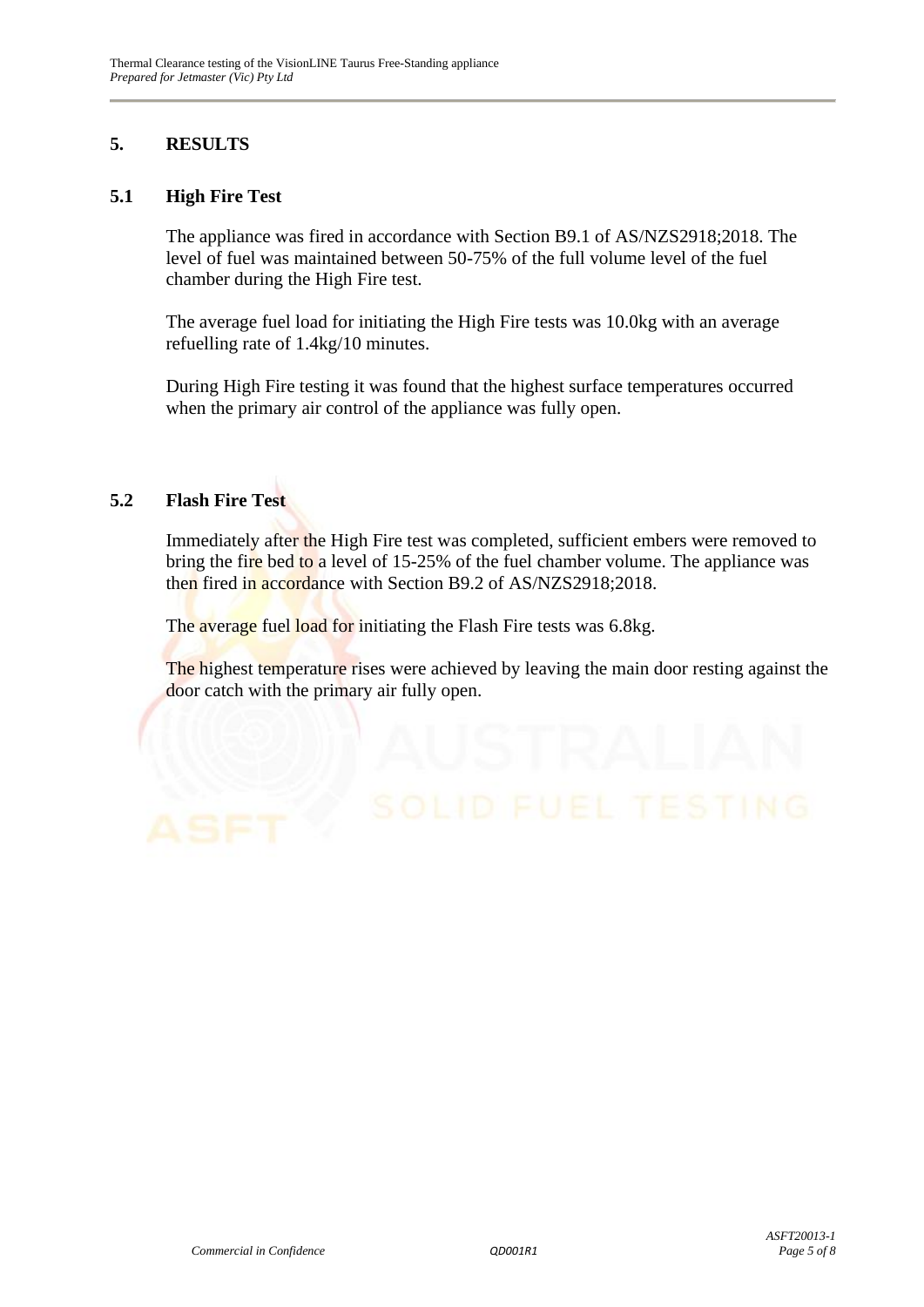# **5.3 Ambient and Test Surface Temperatures**

The Tables below show the Ambient temperatures and test surfaces temperatures during testing of the appliance and flue combination:

#### *Ambient Temperature RangeC*

| <b>Position</b> | <b>High Fire</b> | <b>Flash Fire</b> |  |  |
|-----------------|------------------|-------------------|--|--|
|                 | $16.0 - 27.2$    | $21.0 - 28.2$     |  |  |

#### *Maximum Surface Temperature Rise above Ambient - Position A*

| <b>Position</b> | <b>Thermocouple</b><br><b>Number</b> | <b>High Fire</b><br>Test $(^{\circ}C)$ | <b>Thermocouple</b><br><b>Number</b> | <b>Flash Fire</b><br>Test $(^{\circ}C)$ |
|-----------------|--------------------------------------|----------------------------------------|--------------------------------------|-----------------------------------------|
| Floor           |                                      | 62.4                                   |                                      | 61.3                                    |
| <b>Ceiling</b>  | 19                                   | 47.7                                   | 19                                   | 52.6                                    |
| Rear Wall       | 29                                   | 61.9                                   | 29                                   | 60.2                                    |
| Side Wall       | 26                                   | 60.6                                   | 26                                   | 62.8                                    |

#### **5.4 Uncertainty of Measurement Statement**

- 5.5.1 The uncertainty of distance measurement for determining clearance distances was not greater than  $\pm$  3mm.
- 5.5.2 The uncertainty of temperature measurement during the entire test period was a maximum of  $\pm 2$ °C at a 95% confidence level.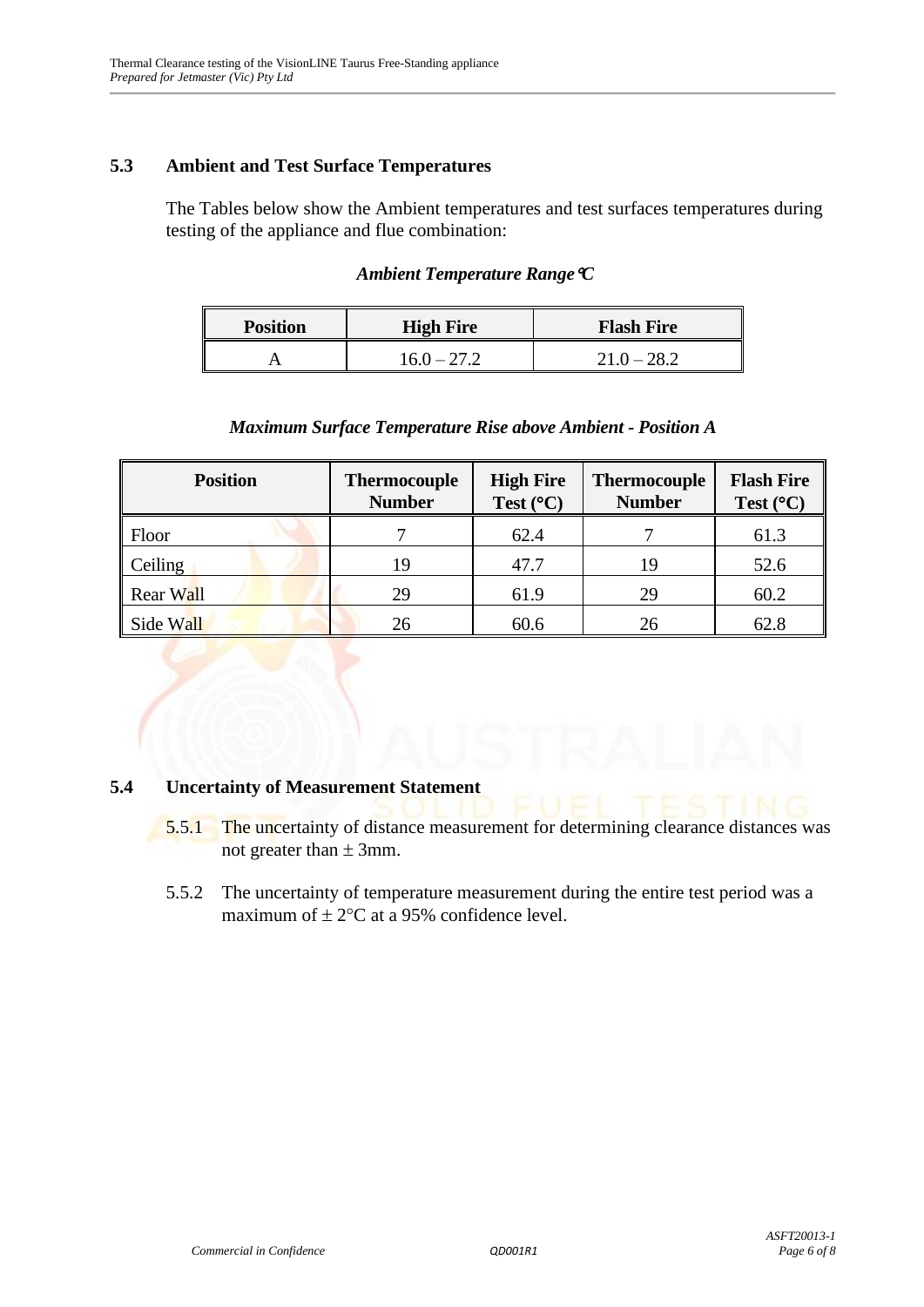# **6. APPLIANCE CONSTRUCTION DETAILS**

The test results reported directly relate to the appliance/flue system tested. The details of the appliance given in this section include features which may affect safety clearances. Any change in the design/construction of this appliance or flue may invalidate this report. Below are the constructions details of the appliance:

| Appliance Model Name: VisionLINE Taurus                                                                                                                                                                                                 | Serial No: H01343        |  |  |
|-----------------------------------------------------------------------------------------------------------------------------------------------------------------------------------------------------------------------------------------|--------------------------|--|--|
| Manufacturer: Jetmaster                                                                                                                                                                                                                 |                          |  |  |
| Overall Height: 560mm<br>Overall Depth: 440mm                                                                                                                                                                                           | Overall Width: 1040mm    |  |  |
| Top Plate Depth: 440mm<br>Top Plate Width: 1040mm                                                                                                                                                                                       | Top Plate Thickness: 6mm |  |  |
| Width: 721-913mm<br>Usable Firebox Height: 290-322mm                                                                                                                                                                                    | Depth: 244mm             |  |  |
| Usable Firebox Volume: 80.53 Litres                                                                                                                                                                                                     |                          |  |  |
| Firebox Material Type/Seam Fully Welded: Fully welded 5mm steel                                                                                                                                                                         |                          |  |  |
| Firebrick Type: 20-25mm Ceramic                                                                                                                                                                                                         |                          |  |  |
| Main Door Opening Height: 285mm                                                                                                                                                                                                         | Width: 830mm             |  |  |
| Door Height: 520mm<br>Width: 1000mm                                                                                                                                                                                                     | Depth: 35mm              |  |  |
| Width: 800mm<br>Door glass Height: 280mm                                                                                                                                                                                                |                          |  |  |
| Primary Air Location: Inside firebox: Rear 28×6mm holes at 25mm from base of firebox (these were<br>blocked during testing) Front base of firebox 6 slots 54×4mm plus air wash (40 x 4mm dia holes added<br>to rear of airwash chamber) |                          |  |  |
| Dimension of Primary Air: 2 triangle slots at 60 x 12-22mm + 2 rectangle slots @ 60 x 9mm                                                                                                                                               |                          |  |  |
| Area of Primary (mm <sup>2</sup> ): 3264mm <sup>2</sup>                                                                                                                                                                                 |                          |  |  |
| Secondary/Tertiary Air Location: Rear of firebox below baffle                                                                                                                                                                           |                          |  |  |
| Dimension of Secondary/Tertiary Air: 89 holes @ 4.0mm diameter fed by 2 slots with 5600mm <sup>2</sup> in total                                                                                                                         |                          |  |  |
| Area of Secondary/Tertiary Air (mm <sup>2</sup> ): 1118.6mm <sup>2</sup>                                                                                                                                                                |                          |  |  |
| Baffle Plate size: 680-895×268×30mm in two pieces                                                                                                                                                                                       |                          |  |  |
| Flue Dimensions: 152mm                                                                                                                                                                                                                  |                          |  |  |
| <b>OD:</b> 146mm<br><b>Spigot Dimensions:</b>                                                                                                                                                                                           | <b>ID:</b> 139mm         |  |  |
| Spigot to Rear of Appliance: 123mm                                                                                                                                                                                                      |                          |  |  |
| Rear Internal to External Heat Shield: 16mm                                                                                                                                                                                             |                          |  |  |
| Side Internal to External Heat Shield: 15-145mm                                                                                                                                                                                         |                          |  |  |
| Heat Shield Material Type: Rear 1.5mm, Side 6mm steel                                                                                                                                                                                   |                          |  |  |
| Optional Rear Heat Shield: 1047×560×1.2mm, 60mm from rear of appliance                                                                                                                                                                  |                          |  |  |
| Water Heater Fitted: N/A                                                                                                                                                                                                                |                          |  |  |
| Fan Location/Speeds: N/A                                                                                                                                                                                                                |                          |  |  |
| Catalytic Combustor fitted: N/A                                                                                                                                                                                                         |                          |  |  |
| Grate: N/A                                                                                                                                                                                                                              |                          |  |  |
| NOTE: Accuracy of measurement is $\pm 5\%$ of the measured value                                                                                                                                                                        |                          |  |  |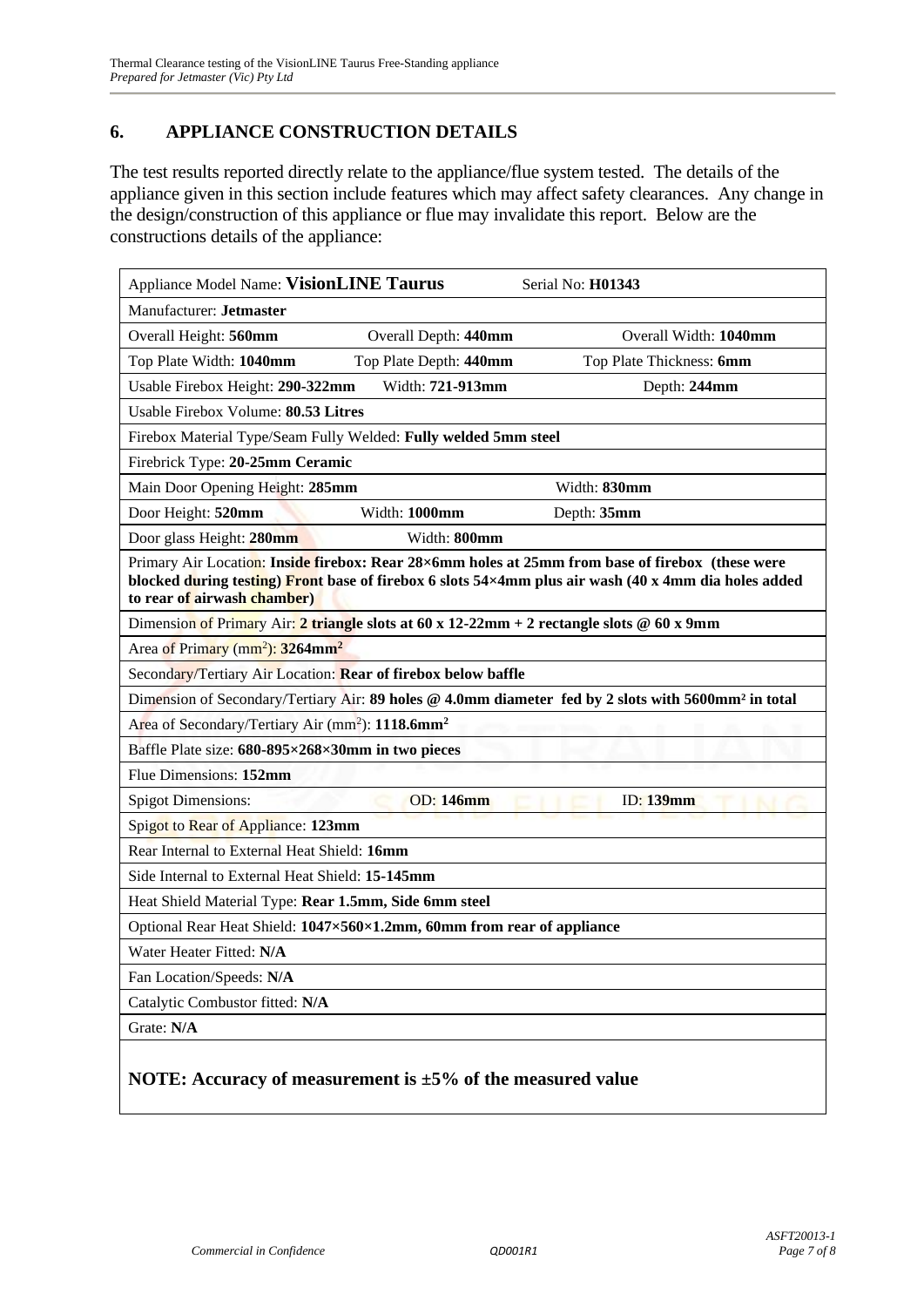# **7. CONCLUSION**

The VisionLINE Taurus Free-Standing appliance installed with a Wildcat 6" triple flue kit with 8" decromesh casing, conforms to the requirements of Australian/New Zealand Standard 2918:2018, with respect to floor, ceiling, side wall and rear wall surface temperatures, when tested in the test positions shown in Figure 1 of this report in accordance with Appendix B of AS/NZS2918;2018.